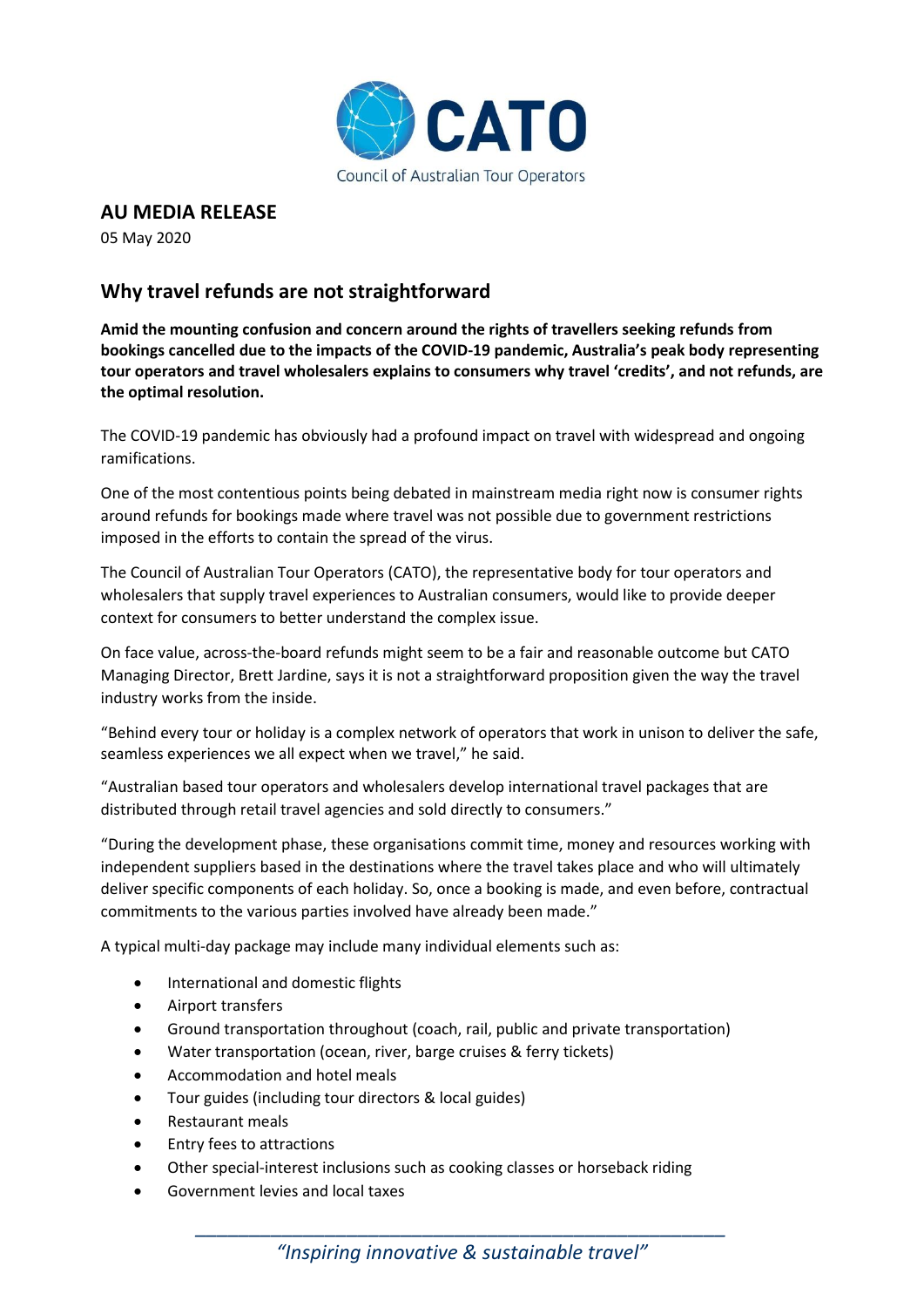"CATO members completely understand the frustration and anger some travellers have right now which is why we felt it was critical to get the facts behind the headlines out there," said Mr Jardine.

"Once consumers are fully informed, they are in a much better position to understand why travel credits are the optimal outcome from this difficult and unprecedented situation."

Mr Jardine said in the majority of cases, travel credits for paid services have been negotiated between suppliers and the tour operators. "This is because the payment for international travel services are arranged months (sometimes years) in advance with contracts between tour operators and their suppliers that are binding," he said.

"Returning deposits, is not often an option. In normal times, our members would be hit with a cancellation penalty if they do not proceed with bookings. Hence, when an initial deposit for a holiday is paid, it is generally non-refundable as this is a commitment from the traveller seeking the services of the agent and tour operator to start preparing their future trip."

Travel plans might only involve a small number of components (ie: air and hotel) but a typical two-week tour can involve dozens of individual elements and this is where the complex nature of the international travel ecosystem can become challenging to follow.

"Whilst plans for one future trip may appear simple, virtually every itinerary is slightly different," added Mr Jardine. "Multiply that by the 6.5 million leisure trips taken by Australians in 2019, and a huge amount of time and energy is expended by professionals in every layer of the travel ecosystem or supply chain to be able to deliver the final travel product."

Most participants in the global travel ecosystem are supportive of travellers postponing their trips as opposed to cancelling and seeking a full refund.

There may be circumstances where a refund is a more appropriate course of action and in some instances, operators do offer refunds as part of their booking conditions. **However, consumers do need to be aware that if a refund is offered by an operator due to** *force majeure*, each contributor to the travel package (such as those elements listed above) may have the right to deduct any unrecoverable costs.

Examples of unrecoverable costs include:

- Money committed to under contracts that exist between Australian-based operators and the in-destination supplier
- Overheads from time spent developing and selling travel product
- Cost of marketing and brochure production
- Cost of client travel documentation produced
- Foreign exchange costs and bank fees

This amount may vary subject to what has been involved in the development of an itinerary.

CATO believes a better outcome is therefore delivered by a future travel credit because it will generally be provided at up to 100% of the value of the travel originally booked.

"By helping travellers understand this deeply connected supply chain that has delivered outstanding, high-quality and secure travel experiences for decades we hope to see all concerned accepting a future travel credit as the best outcome," said Mr Jardine. "The alternative and potential rush for full refunds could send many parts of this network to the wall and result in further consumer disappointment."

###